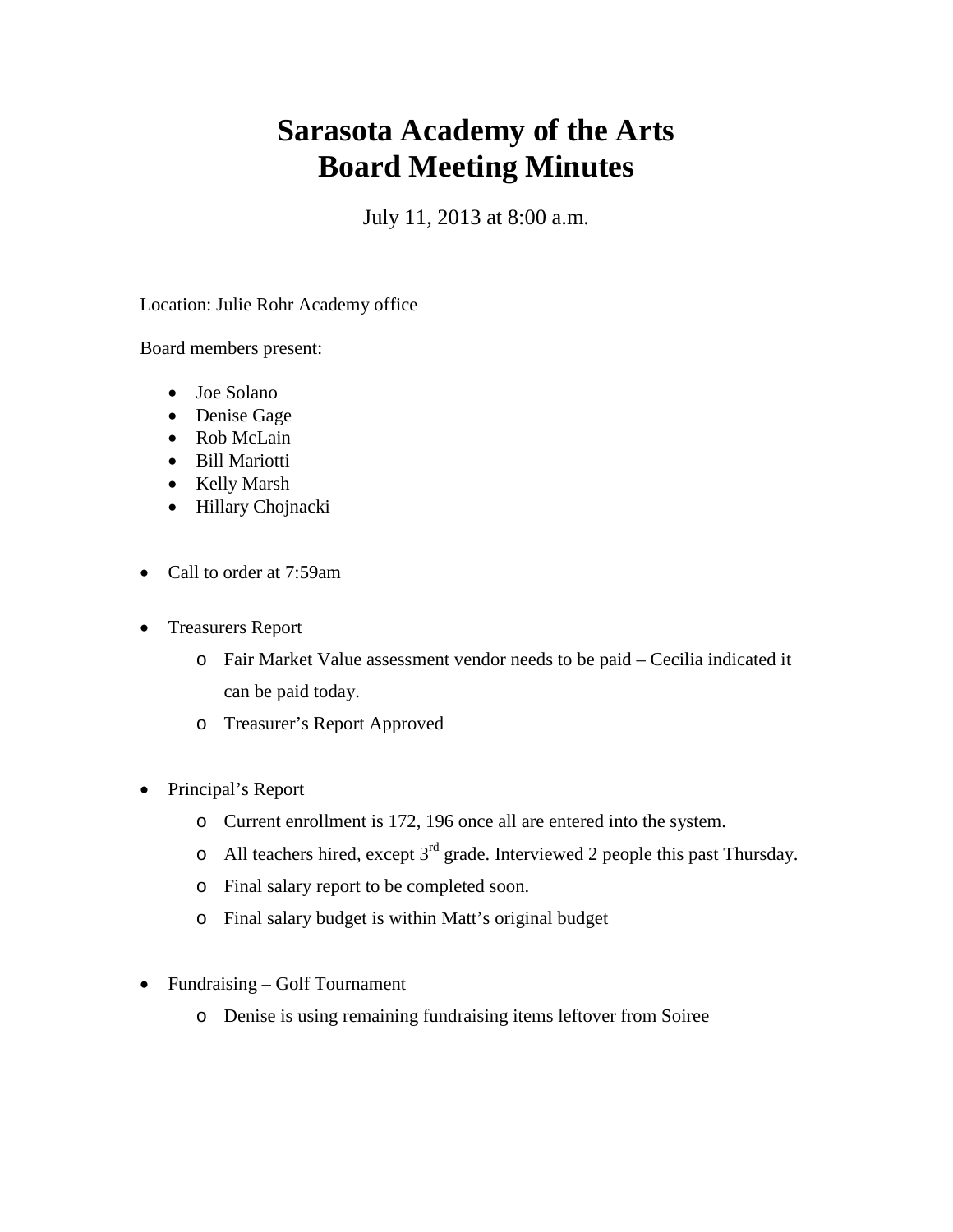- Art Room Construction
	- o Have received bids ranging from \$39K to \$45K.
	- o Will be a very useful construction project
	- o Landlord can absorb majority of that cost, but approximately \$10K will be allotted to SAA.
- Financial Report
	- o Matt provided Financial Report
	- o Grant check should be deposited today
	- o Textbook order of \$39K to be placed ASAP
	- o Lots of renovation projects currently underway. SAA is covering painting, ceilings, new carpeting/flooring.
- Letter of Credit
	- o We will need to meet with School District to show we have made a good faith effort to obtain line of credit. We have approached over 5 lending institutions to obtain a Letter of Credit (LOC), but we cannot use the grant money as collateral. We do have all the other requirements met. The District has made a couple of exceptions for existing charters, so there is evidence of flexibility.
	- o Mike, Matt and Cecilia will meet with the district regarding the LOC.
- Website
	- o Kelly has created a Principal's Newsletter Blog on the website under the My SAA heading.
	- o The Reading lists are also posted.
	- o The School Supply List is expected to be posted next week.
	- o Once the district gives us the go-ahead, lunch accounts can be set up and we will need to get Student IDs for families to sign up for MyLunchMoney.com